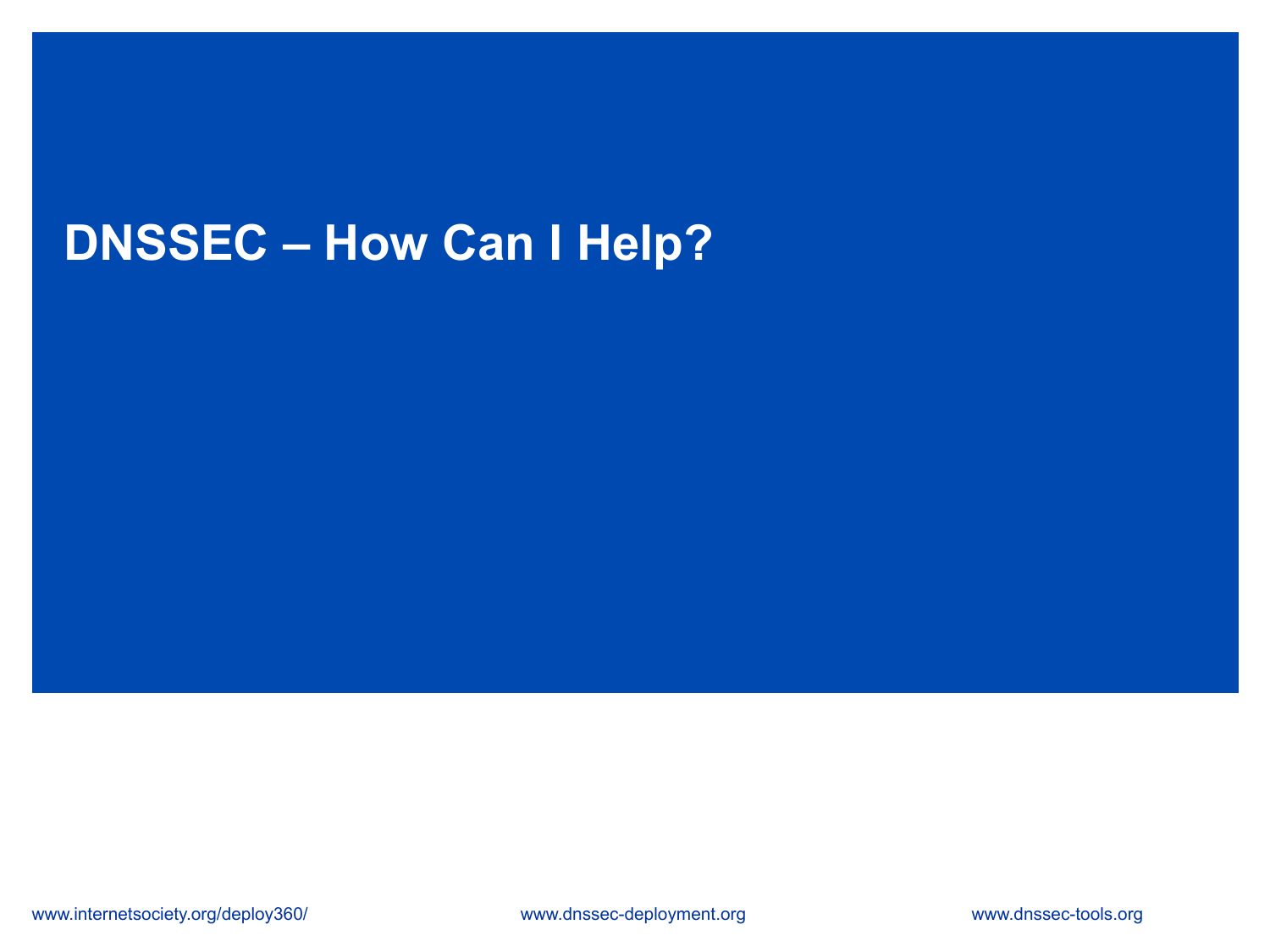# **Steps TLD Operators Can Take:**

# **1. Sign your TLD!**

- Planning is crucial to success
- Tools and services available to help automate process

### **2. Accept DS records**

Make it as easy and automatable to accept single or multiple records

#### **3. Work with your registrars**

• Help make it easy for hosting providers and registrants to do DNSSEC

#### **4. Help With Statistics**

• Can you help by providing statistics?

## **Implement DNSSEC and make your TLD more secure!**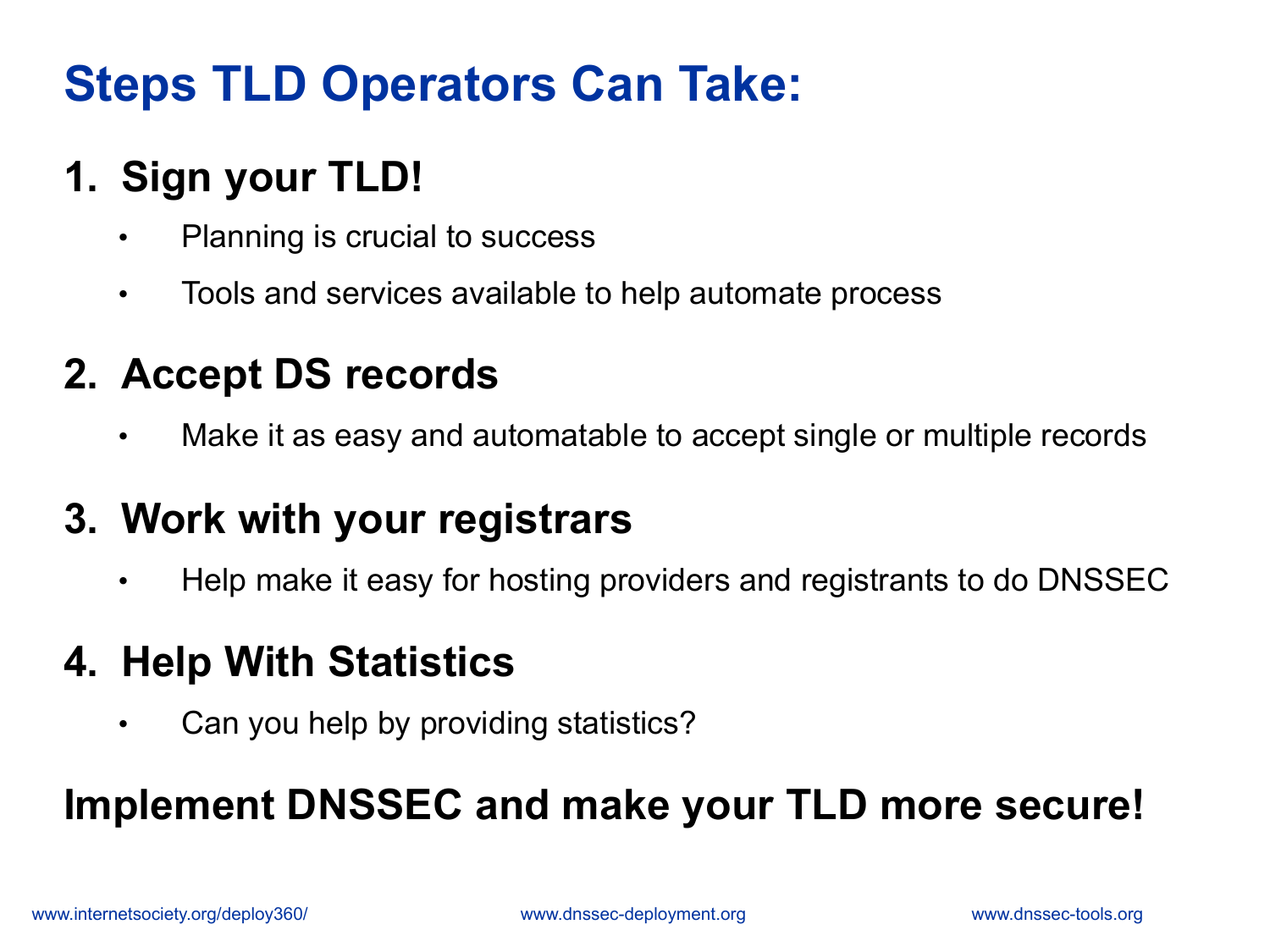# **Steps Zone Operators Can Take:**

# **1. Sign your Zone!**

- Planning is crucial to success
- Tools and services available to help automate process

# **2. Verify that your Registrar(s) Support DNSSEC**

- Make sure they know you want DNSSEC & your interface requirements
- Consider changing if current registrar doesn't provide needed support

#### **3. Help With Statistics**

• Can you help by providing statistics?

## **Implement DNSSEC and make your Zone more secure!**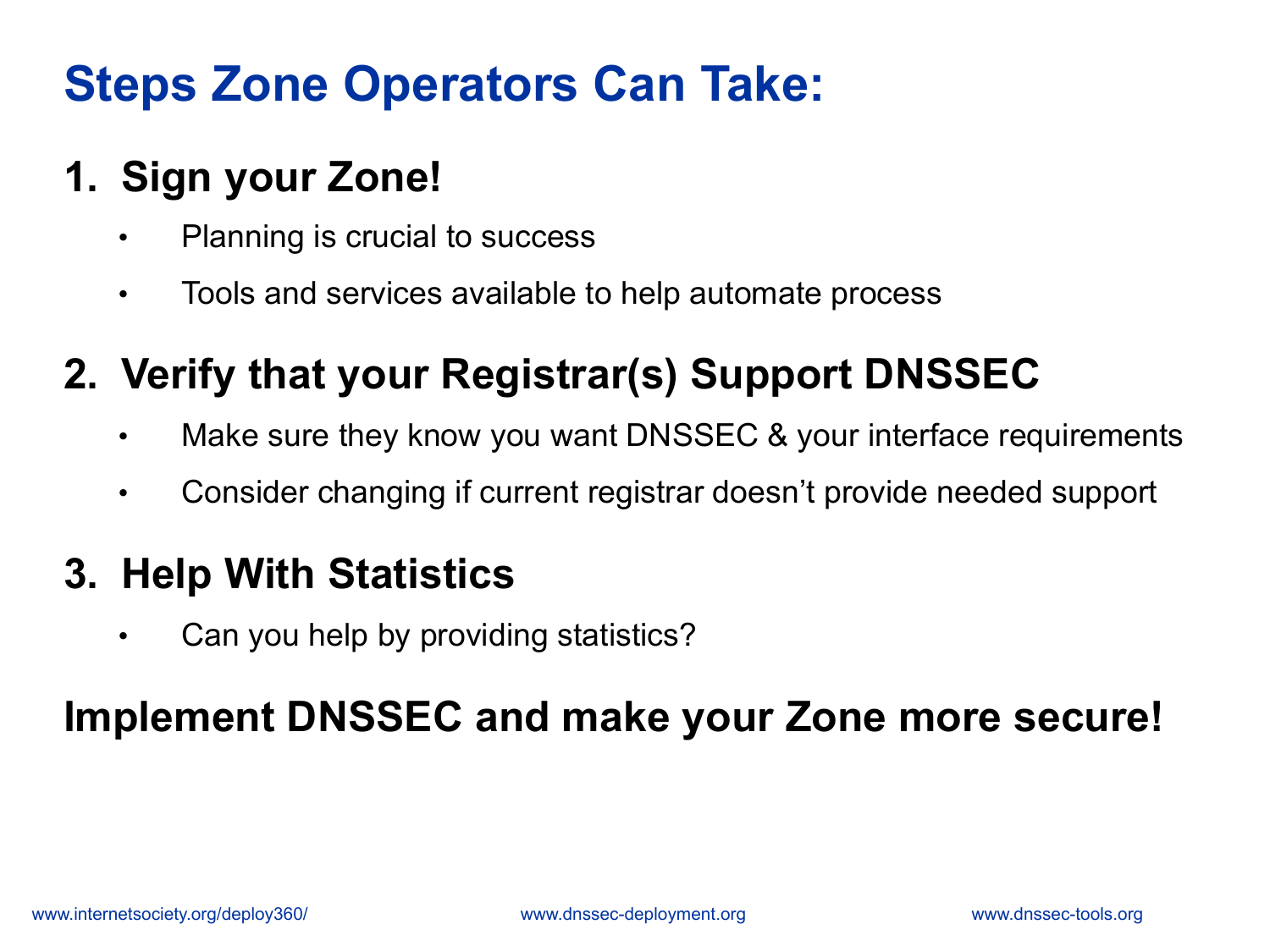# **Steps Network Service Providers Can Take:**

**1. Deploy DNSSEC-validating DNS resolvers** 

**2. Sign your own Zones** 

#### **3. Promote support of DANE protocol**

- Allow usage of TLSA record. Let browser vendors and others know you want to use DANE.
- Help raise awareness of how DANE and DNSSEC can make the Internet more secure.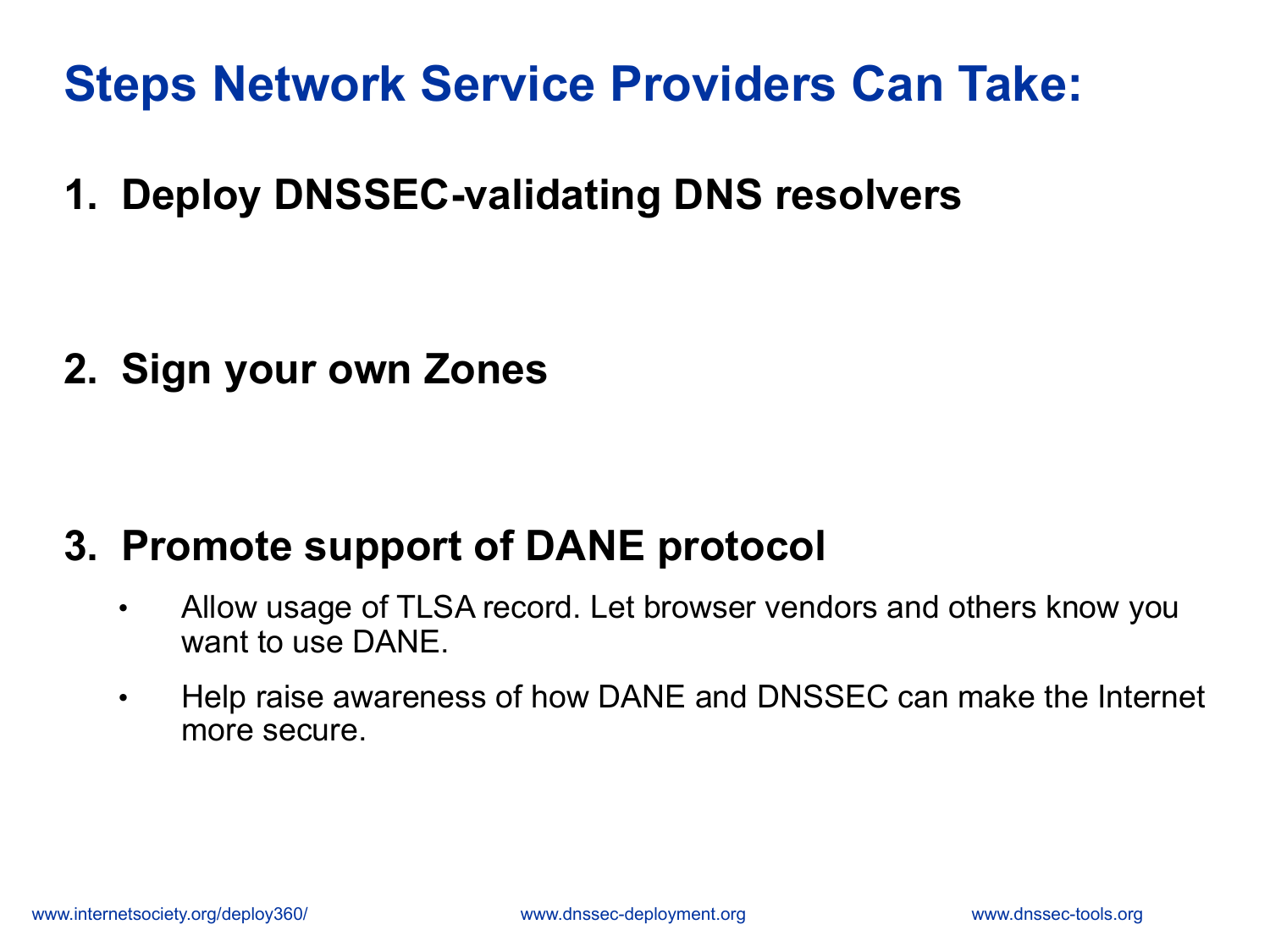# **Steps Website/Content Providers Can Take:**

## **1. Sign your Zones**

• Work with your registrar and/or DNS hosting provider to make this happen.

## **2. Help promote support of DANE protocol**

- Let browser vendors and others know you want to use DANE. If you use SSL, deploy a TLSA record if you are able to do so.
- Help raise awareness of how DANE and DNSSEC can make the Internet more secure.

#### **3. Ask your IT team or network operator to deploy DNSSEC-validating DNS resolvers**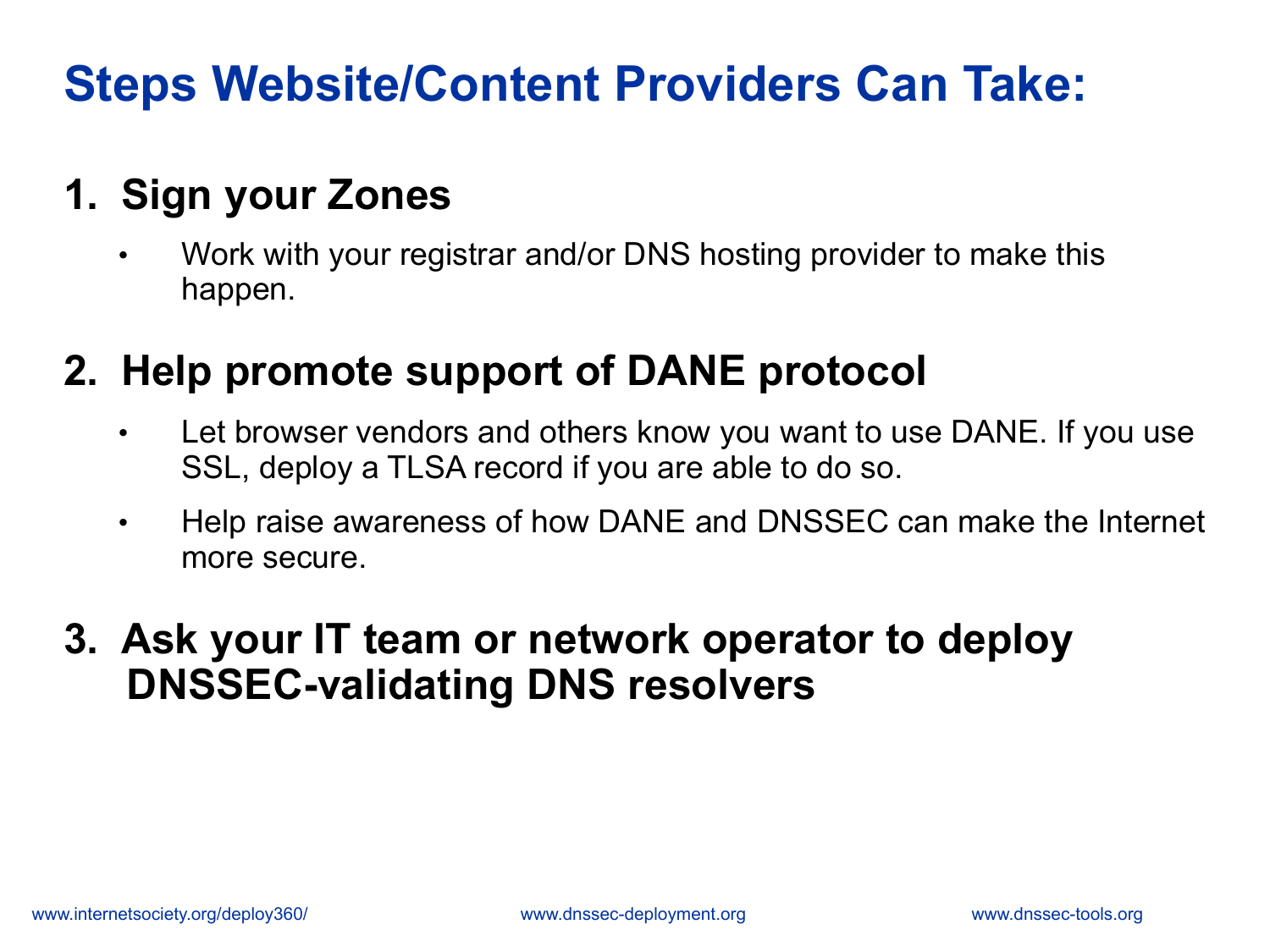# **Steps Everyone Can Take:**

## **1. Use DNSSEC Yourself**

• Whether you're an end-user, service provider, IT professional or do something else with DNS, you can use DNSSEC today.

#### **2. Share your Lessons Learned**

• Provide what you learn to the mail lists and other information sharing media.

#### **3. Participate in workshops and other meetings**

#### **SPECIAL THANKS TO ALL OF TODAY'S PRESENTERS AND PARTICIPANTS!!**